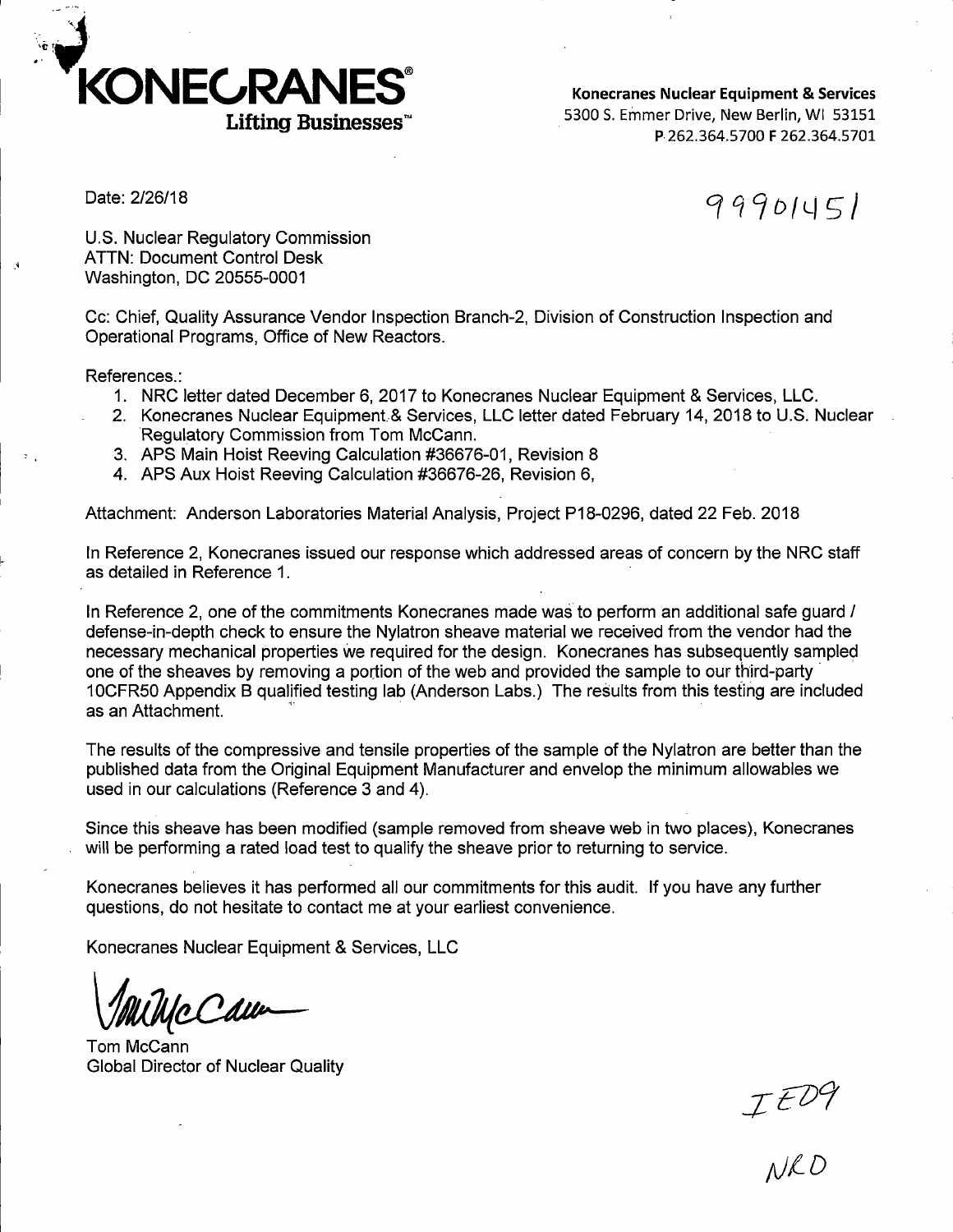

February 22, 2018

Mr. Rod Janka Konecranes Nuclear Equip and Services K182 5300 South Emmer Drive New Berlin, WI 53151

Dear Mr. Janka:

Project Number: P18-0296

We have completed the evaluation of the trolley sheave submitted to us recently. This work was done according to your Purchase Order dated February 13, 2018. This work will be invoiced against your purchase order number 4501098224.

## **Objective**

We were requested to determine the tensile and compressive strength of the base material of the trolley sheave. One sample was submitted and identified as *Drawing* Number 54215490, Trolley, SRI-Sheave; Rope Sheave, Aux Hoist Sheave. The material was specified as a Cast Nylatron GSM Blue.

## **Procedures and Data**

Two "core" sections were removed from the sheave in the approximate locations indicated on the supplied drawing. From these "core" sections a tensile specimen and a compression specimen was prepared.

The mechanical properties were determined by machining a nominal 0.250" reduced section round specimen from the material. The testing was performed according to the requirements of ASTM D638. The results of this testing are as follows:

| <b>Sample</b>                  | <b>Sheave</b> | <b>Nylatron GSM</b> |
|--------------------------------|---------------|---------------------|
| <b>File Number</b>             | B8-08334      | Cast                |
| <b>Tensile Stress (psi)</b>    | 10,400        | 10,000 nominal      |
| Yield Stress 0.2% offset (psi) | 5,800         | Not specified       |
| Elongation in 1" $(%)$         | 50.0          | Not specified       |

Established 1939 6330 Industrial Loop, Greendale, WI 53129-2434 (414) 421-7600 (800) 950-6330 FAX (414) 421-6540 www.andersonlabs.com